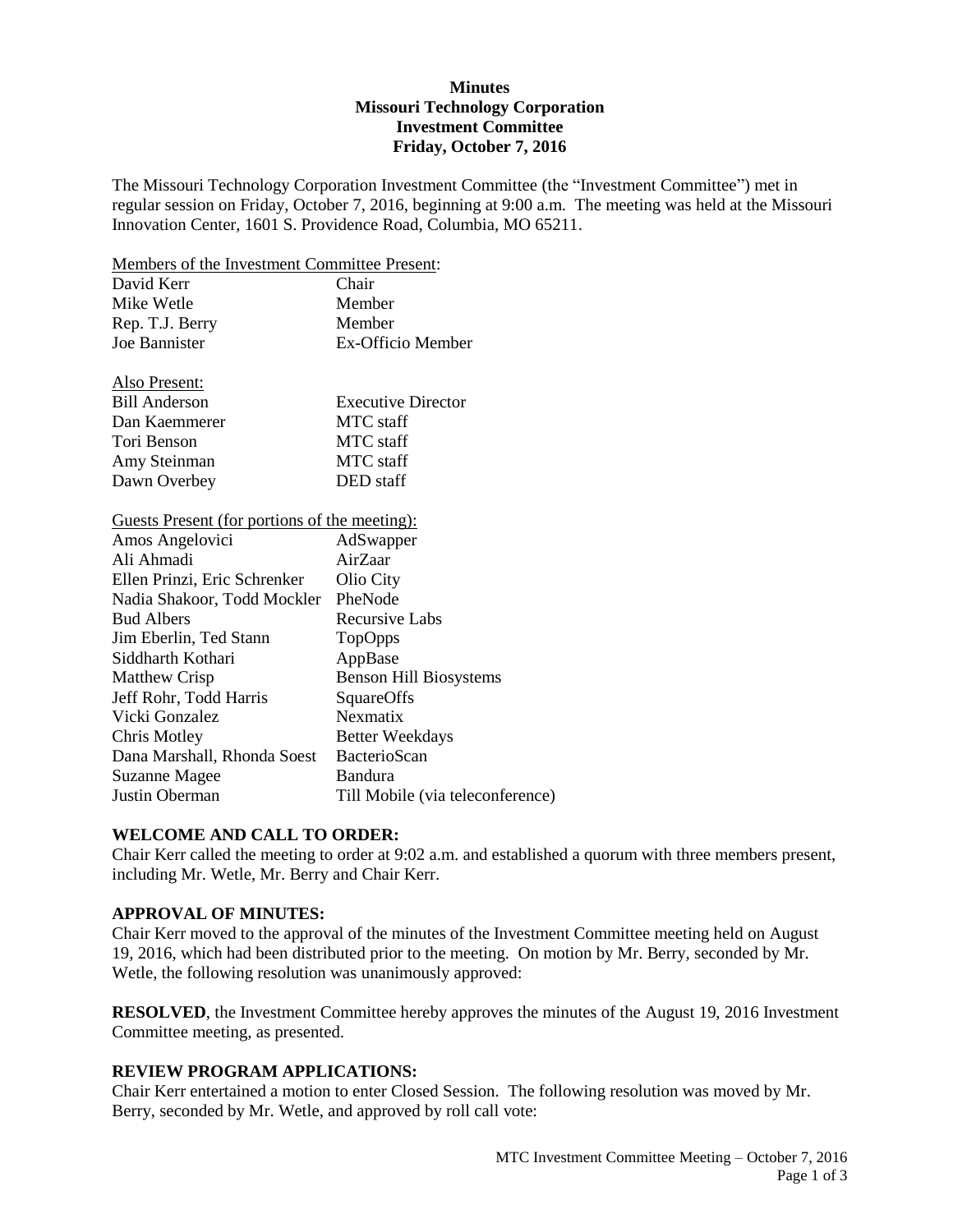**RESOLVED,** the Investment Committee hereby enters Closed Session at 9:03 a.m. pursuant to Section 610.021, subsections (1), (12), (14), and (15), RSMo, relating to the review and discussion of MTC IDEA Fund applications.

| Mr. Wetle  | aye |
|------------|-----|
| Mr. Berry  | aye |
| Chair Kerr | aye |

The following resolution was moved by Mr. Wetle, seconded by Rep. Berry, and approved by roll call vote:

**RESOLVED**, the Investment Committee hereby reconvenes from Closed Session at 4:54 p.m.

| Mr. Wetle  | aye |
|------------|-----|
| Mr. Berry  | aye |
| Chair Kerr | aye |

Upon exiting Closed Session, after a discussion confined to the matters stated above, Chair Kerr reported that the Investment Committee took no action during Closed Session.

# **IDEA FUND APPLICATION RECOMMENDATIONS:**

The following resolutions were moved by Mr. Wetle, seconded by Rep. Berry, and unanimously approved:

**RESOLVED**, the Investment Committee hereby recommends to the MTC Board the approval of the following Venture Capital Co-Investment Program application:

| in the amount of $$925,000.00$ |
|--------------------------------|
|                                |

**RESOLVED**, the Investment Committee hereby recommends to the MTC Board the approval of the following Seed Capital Co-Investment Program applications:

| SEED-2016-20-005 | SquareOffs LLC       | in the amount of $$225,000.00$ |
|------------------|----------------------|--------------------------------|
| SEED-2016-20-006 | Nexmatix LLC         | in the amount of $$150,000.00$ |
| SEED-2016-20-008 | BacterioScan Inc.    | in the amount of $$275,000.00$ |
| SEED-2016-20-009 | Recursive Labs       | in the amount of $$250,000.00$ |
| SEED-2016-20-014 | AppBase Inc.         | in the amount of $$150,000.00$ |
| SEED-2016-20-023 | Better Weekdays Inc. | in the amount of $$250,000.00$ |

**RESOLVED**, the Investment Committee hereby recommends to the MTC Board the approval of the following TechLaunch Program applications:

| TL-2016-20-002 | AirZaar, Inc.   | in the amount of $$75,000.00$ |
|----------------|-----------------|-------------------------------|
| TL-2016-20-003 | Olio City, Inc. | in the amount of $$50,000.00$ |

# **NEW BUSINESS:**

Director Anderson advised that MTC has been asked to explore a partnership with the Israel Innovation Authority for a bi-lateral research and development program to encourage collaboration between Missouri and Israeli companies. MTC staff will develop a draft program proposal for presentation at a subsequent meeting.

# **ADJOURNMENT:**

Having no further business on the agenda and on motion by Mr. Berry, seconded by Mr. Wetle, the